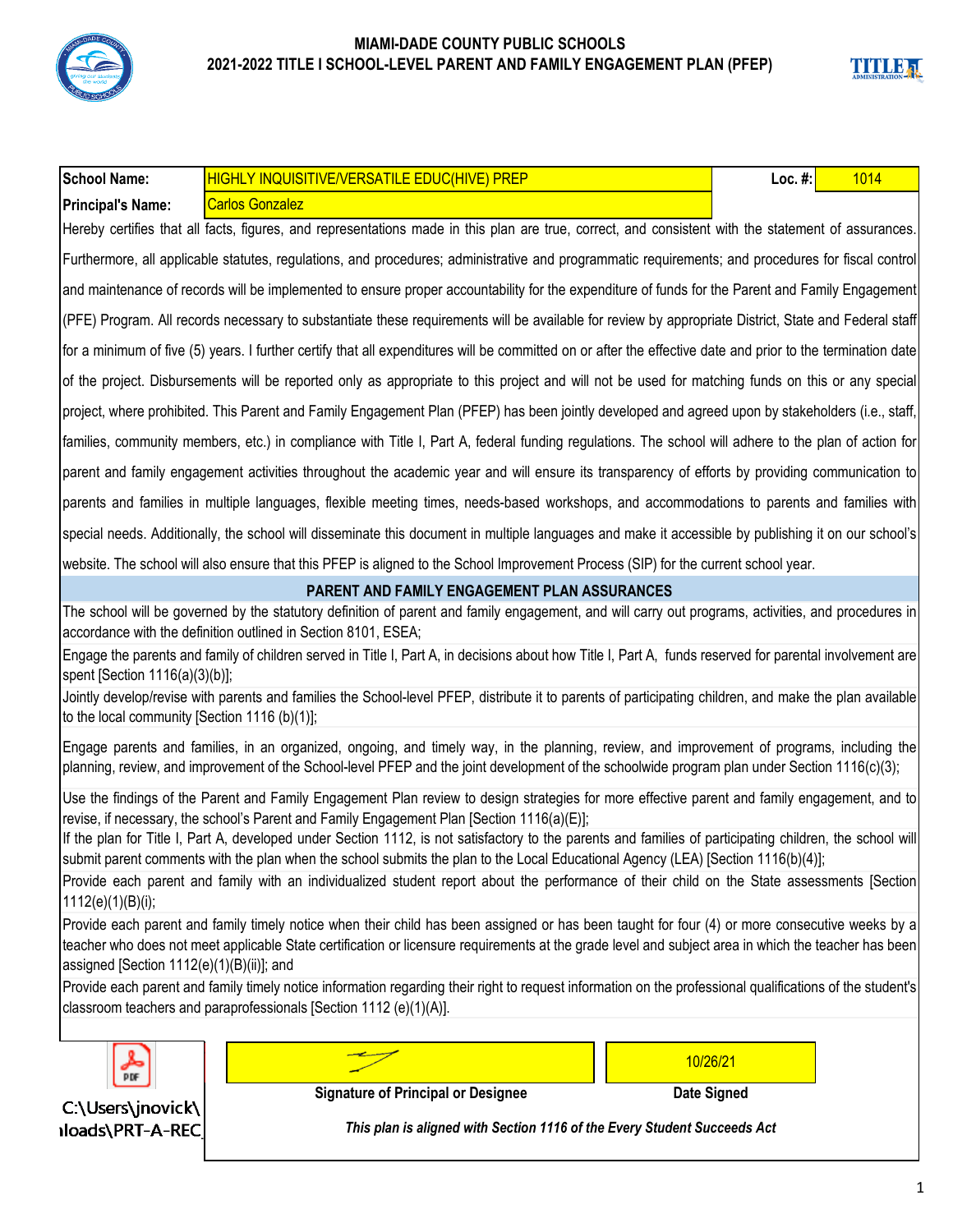



#### **MISSION STATEMENT**

To enhance parent and family engagement, access, and advocacy in order to build parents' and families' capacity for stronger parent, family, school and community engagement, in support of measurable improvement in student achievement.

The Title I School-level PFEP is a shared responsibility, parents and family members will provide input in the update and review of the PFEP and assist in providing high quality instruction for all learners, as evidenced by the school's Title I Annual Parent Meeting and Educational Excellence School Advisory Council. The PFEP is presented during the 1st EESAC meeting of the year and the Title I Annual Parent Meeting by an administrator.

The School-level PFEP is a shared responsibility, parents and family members will provide input in the update and review of the PFEP and assist in providing high quality instruction for all learners, as follows:

| <b>Focus Area</b>                                                                                                                                        | <b>Evidence</b>                                                                                                                                                                                                                                            |                                                                                                   | <b>Meeting Name</b>                                              | <b>Meeting Date</b>   |  |  |
|----------------------------------------------------------------------------------------------------------------------------------------------------------|------------------------------------------------------------------------------------------------------------------------------------------------------------------------------------------------------------------------------------------------------------|---------------------------------------------------------------------------------------------------|------------------------------------------------------------------|-----------------------|--|--|
| The School-level PFEP is a                                                                                                                               | The school will present the Title I School-level PFEP for input,<br>review, and approval by all stakeholders and document in the<br>meeting minutes.                                                                                                       |                                                                                                   | 1st EESAC Meeting<br>of the Year                                 | 10/19/21              |  |  |
| shared responsibility.                                                                                                                                   | The school will provide an overview of the PFEP, make it<br>available to all parents for input and review, ensure that it is jointly<br>developed with and agreed upon by all stakeholders.                                                                |                                                                                                   | Title I Annual Parent<br>Meeting                                 | 10/19/21              |  |  |
| <b>Focus Area</b>                                                                                                                                        | <b>Evidence</b>                                                                                                                                                                                                                                            |                                                                                                   |                                                                  | <b>Timeline</b>       |  |  |
| Parents/families will assist in<br>providing<br>quality<br>high<br>instruction for all learners.                                                         | Tilte I School-Parent Compact<br>Monitoring<br>Monitoring homework completion<br>Participation in decisions relating to the child's education                                                                                                              |                                                                                                   | 人旷<br>C:\Users\jnovick\<br> wnloads\6985 (1).r                   | August 2021-June 2022 |  |  |
| <b>INVOLVEMENT OF PARENTS</b>                                                                                                                            |                                                                                                                                                                                                                                                            |                                                                                                   |                                                                  |                       |  |  |
| The school will involve parents and family members in an organized, and timely manner in the planning, review, and improvement of the Title I Schoolwide |                                                                                                                                                                                                                                                            |                                                                                                   |                                                                  |                       |  |  |
|                                                                                                                                                          | Program including involvement in decision-making of how supplemental funds for Title I will be used, as follows:                                                                                                                                           |                                                                                                   |                                                                  |                       |  |  |
| <b>Focus Area</b>                                                                                                                                        | <b>Evidence</b>                                                                                                                                                                                                                                            |                                                                                                   | <b>Meeting Type</b>                                              | <b>Meeting Date</b>   |  |  |
| Parents and families'<br>engagement in the decision-<br>making process of how Title I<br>Schoolwide Program<br>supplemental funds will be                | During EESAC meetings, parents and families will be given the<br>opportunity to provide input in the decision making process of how<br>Title I Schoolwide Program supplemental funds will be used as<br>evidenced in the pending/verified meeting minutes. |                                                                                                   | W<br>C:\Users\jnovick\<br>Downloads\EESAC<br>Title 1 minutes Oct | 10/19/21              |  |  |
| Parents and families'<br>engagement in the planning,<br>review, and improvement of<br>Title I Schoolwide Program.                                        | During the Title I Annual Parent Meeting, parents and families will<br>be encouraged to provide input in the planning, review and<br>improvement of the Title I Schoolwide Program, as evidenced by<br>meeting minutes.                                    |                                                                                                   | C:\Users\jnovick\<br>Downloads\EESAC<br>Title 1 minutes Oct      | 10/19/21              |  |  |
| <b>COORDINATION AND INTEGRATION WITH OTHER FEDERAL PROGRAMS</b>                                                                                          |                                                                                                                                                                                                                                                            |                                                                                                   |                                                                  |                       |  |  |
|                                                                                                                                                          | The school will coordinate and integrate parent and family engagement programs and activities to teach parents how to help their child at home, as follows:                                                                                                |                                                                                                   |                                                                  |                       |  |  |
| <b>Coordination with Other</b><br><b>Programs</b>                                                                                                        | <b>Activity</b>                                                                                                                                                                                                                                            | How Will Participation in the Activity Teach Parents to Help<br><b>Their Children at Home</b>     |                                                                  |                       |  |  |
| Title III (Tutoring for<br>$\sqrt{2}$<br>English Learners)<br>if applicable                                                                              | <b>Support Services</b>                                                                                                                                                                                                                                    | Strategies provided to parents of EL students will help enhance their academic<br>performance     |                                                                  |                       |  |  |
| Title IX, Homeless<br>$\checkmark$<br>Project UP-START                                                                                                   | <b>Support Services</b>                                                                                                                                                                                                                                    | Resources provided to families in transition will help students overcome<br>barriers to learning. |                                                                  |                       |  |  |
|                                                                                                                                                          |                                                                                                                                                                                                                                                            |                                                                                                   |                                                                  |                       |  |  |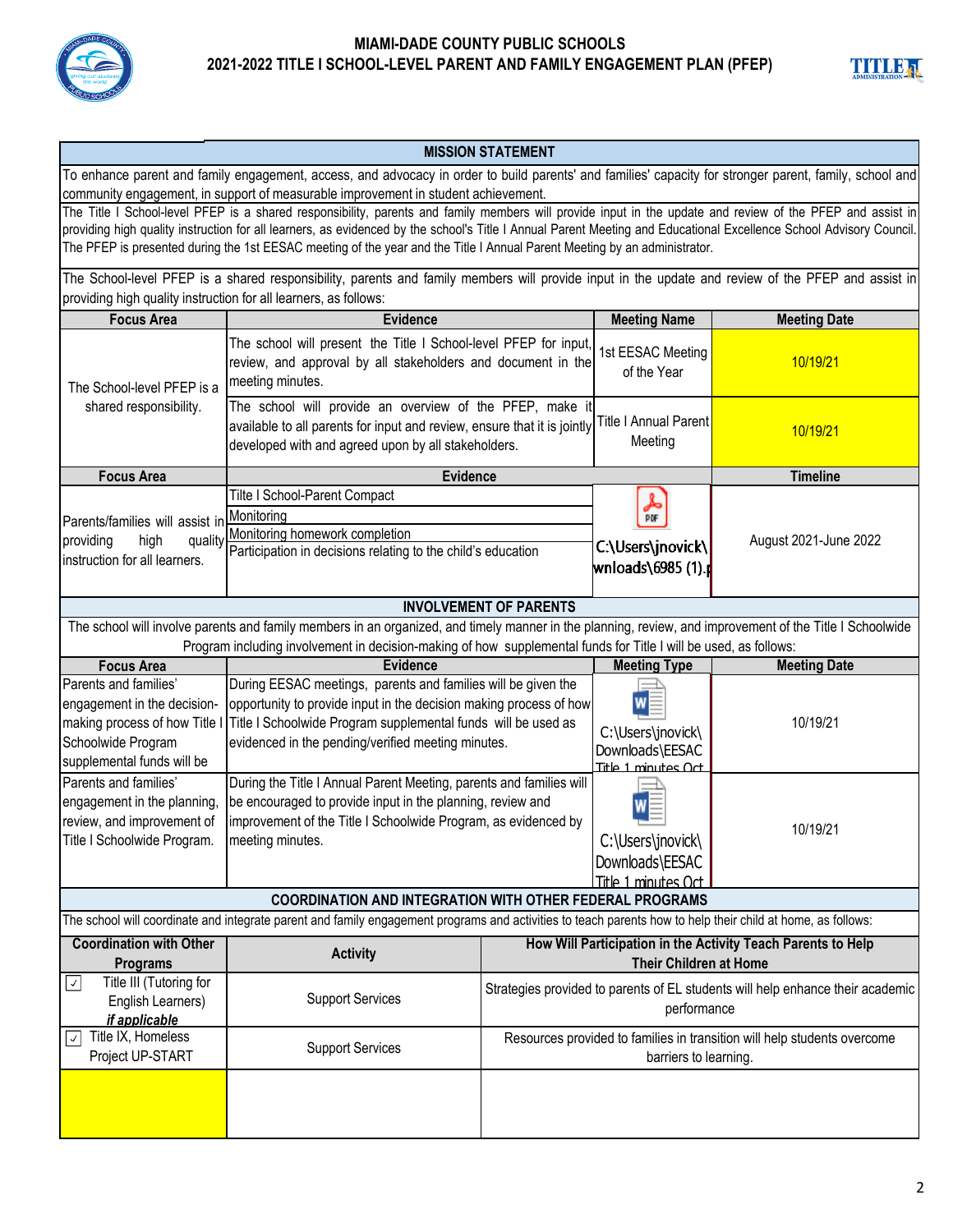



| <b>TITLE I ANNUAL PARENT MEETING</b>                                                                                                                          |                                                                                          |                                                |                      |                                                                                                                                                             |  |
|---------------------------------------------------------------------------------------------------------------------------------------------------------------|------------------------------------------------------------------------------------------|------------------------------------------------|----------------------|-------------------------------------------------------------------------------------------------------------------------------------------------------------|--|
| The school will conduct the Title I Annual Meeting to inform parents and families of the school's participation in the Title I Schoolwide Program. During the |                                                                                          |                                                |                      |                                                                                                                                                             |  |
|                                                                                                                                                               |                                                                                          |                                                |                      | meeting, the school will provide a description of the Title I Schoolwide Program which will include an explanation about the forms of academic assessments, |  |
|                                                                                                                                                               |                                                                                          | follows:                                       |                      | the school performance data, and the rights of parents. Additionally, the school will document that the communication has been provided to stakeholders, as |  |
| <b>Activity/Tasks</b>                                                                                                                                         | <b>Description of Meeting Notice/Invite</b>                                              |                                                |                      | <b>Evidence of Effectiveness</b>                                                                                                                            |  |
|                                                                                                                                                               | $\checkmark$<br>Electronic<br>Apps<br>$\mathcal{L}$                                      |                                                |                      |                                                                                                                                                             |  |
|                                                                                                                                                               |                                                                                          | Messages                                       |                      |                                                                                                                                                             |  |
|                                                                                                                                                               |                                                                                          |                                                |                      |                                                                                                                                                             |  |
|                                                                                                                                                               |                                                                                          |                                                |                      | Parents-Meeting.jpg                                                                                                                                         |  |
| <b>Notification</b>                                                                                                                                           |                                                                                          |                                                |                      |                                                                                                                                                             |  |
| (Before)                                                                                                                                                      | School Calendar/ Newsletter                                                              | Flyers<br>$\checkmark$                         |                      |                                                                                                                                                             |  |
|                                                                                                                                                               | School Marquee                                                                           | School<br>$\checkmark$                         |                      | C:\Users\jnovick\                                                                                                                                           |  |
|                                                                                                                                                               |                                                                                          | Website                                        |                      | Ioads\PRT-A-REC                                                                                                                                             |  |
| <b>Activity/Tasks</b>                                                                                                                                         |                                                                                          |                                                |                      | Description of Activity/Tasks Conducted During the Meeting                                                                                                  |  |
| <b>Documentation</b>                                                                                                                                          | Title I School-level PFEP reviewed, discussed<br>√∥                                      |                                                | $\mathcal{A}$        | Documentation verifying meeting                                                                                                                             |  |
| (During)                                                                                                                                                      | and updated with parents and families during                                             |                                                |                      | attendees                                                                                                                                                   |  |
|                                                                                                                                                               | the meeting.                                                                             |                                                |                      |                                                                                                                                                             |  |
|                                                                                                                                                               | $\vee$ Meeting Agenda includes all required items,                                       |                                                | $\boxed{\checkmark}$ | <b>Upload Link to</b><br>http://www.h<br><b>Customized Title I Annual</b>                                                                                   |  |
|                                                                                                                                                               | and updated with school information                                                      |                                                |                      | iveprep.org/w<br><b>Parent Meeting PowerPoint</b>                                                                                                           |  |
|                                                                                                                                                               |                                                                                          |                                                |                      | $p_{-}$<br><b>Presentation on school</b>                                                                                                                    |  |
|                                                                                                                                                               |                                                                                          |                                                |                      | content/uploa<br>website                                                                                                                                    |  |
|                                                                                                                                                               | $\sqrt{ }$ Meeting Minutes include record of dialogue                                    |                                                | $ \downarrow $       | Parent Surveys discussed and made                                                                                                                           |  |
|                                                                                                                                                               | with parents/families                                                                    |                                                |                      | available (in multiple languages) during                                                                                                                    |  |
|                                                                                                                                                               | Title I Notification Letter made available to<br>$\vert$ $\vert$<br>parents and families |                                                |                      | the meeting.                                                                                                                                                |  |
|                                                                                                                                                               |                                                                                          |                                                | $\vert$              | District Advisory Council (DAC)/Parent Advisory<br>Council(PAC) Representative Form discussed and                                                           |  |
|                                                                                                                                                               |                                                                                          |                                                |                      | updated during the meeting                                                                                                                                  |  |
|                                                                                                                                                               | Title District-level PFEP made available during<br>$\checkmark$                          |                                                | $\checkmark$         | School-Parent Compact reviewed and                                                                                                                          |  |
|                                                                                                                                                               | the meeting                                                                              |                                                | updated the meeting  |                                                                                                                                                             |  |
| <b>Activity/Tasks</b>                                                                                                                                         |                                                                                          | <b>Description of Follow-Up Activity/Tasks</b> |                      |                                                                                                                                                             |  |
|                                                                                                                                                               | Updated Title I School-level PFEP posted on<br>√∣                                        |                                                | √∣                   | Attendance records filed in the Title I                                                                                                                     |  |
|                                                                                                                                                               | school's website                                                                         |                                                |                      | <b>Filing System</b>                                                                                                                                        |  |
|                                                                                                                                                               | $\vee$ Meeting Agenda filed in the Title I Compliance Filing                             |                                                | $\vee$               | Title I Annual Parent Meeting PowerPoint                                                                                                                    |  |
|                                                                                                                                                               | System                                                                                   |                                                |                      | Presentation posted to the school website                                                                                                                   |  |
|                                                                                                                                                               | $\vee$ Meeting Minutes filed in the Title I Compliance Filing                            |                                                | $\sqrt{2}$           | <b>Compilation of Survey Results</b>                                                                                                                        |  |
| Follow-Up                                                                                                                                                     | System                                                                                   |                                                |                      | completed and filed in the Title I Filing<br>System                                                                                                         |  |
| (After)                                                                                                                                                       | $\boxed{\check{ }}$ Title I Program Notification Letter Posted on                        |                                                | $\sqrt{2}$           | <b>Upload DAC/PAC</b>                                                                                                                                       |  |
|                                                                                                                                                               | the School's website                                                                     |                                                |                      | 备<br><b>Representative Form</b>                                                                                                                             |  |
|                                                                                                                                                               |                                                                                          |                                                |                      | submitted to the<br>C:\Users\jnovick\                                                                                                                       |  |
|                                                                                                                                                               |                                                                                          |                                                |                      | <b>Department of Title I</b><br><b>loads\DAC PAC 2</b><br><b>Administration</b>                                                                             |  |
|                                                                                                                                                               | $\vee$ Meeting data entered on Monthly Parent                                            |                                                | $\mathcal{L}$        | <b>Updated School-Parent Compact</b>                                                                                                                        |  |
|                                                                                                                                                               | and Family Engagement Data Report                                                        |                                                |                      | available to parents and families                                                                                                                           |  |
|                                                                                                                                                               | Meeting photos posted on school website<br>$ \mathcal{A} $                               |                                                | $ \mathcal{A} $      | Evidence of social media post(s)                                                                                                                            |  |
| <b>Optional</b>                                                                                                                                               |                                                                                          |                                                |                      |                                                                                                                                                             |  |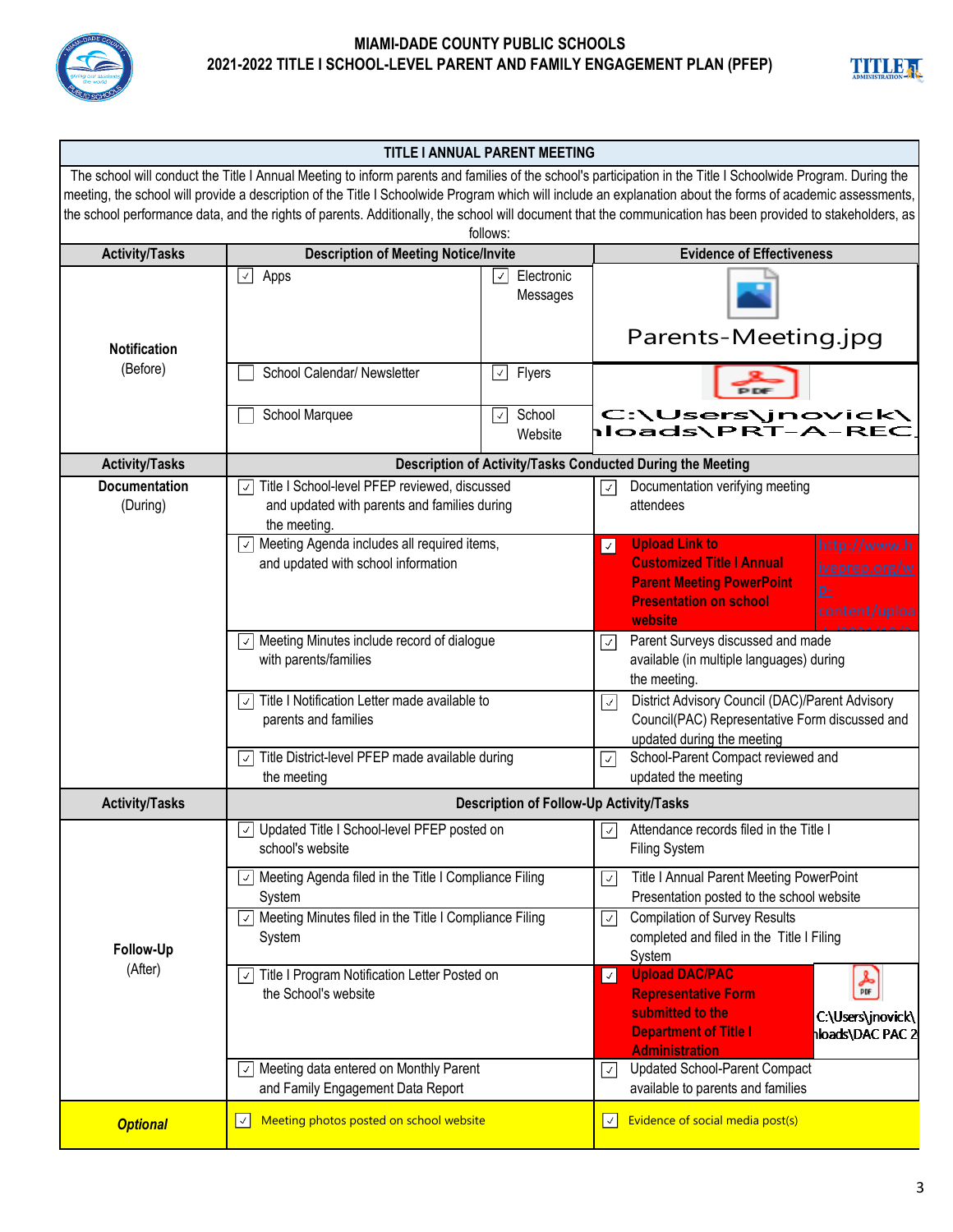



| <b>FLEXIBLE PARENT MEETINGS</b>                                                                                                                                                                                                                                                                                                                                                                                                                          |                                                                                                                                                                                                                                                                                                                                                                                                                                                                                |                                                            |                                                                                                                                                                                |  |  |  |
|----------------------------------------------------------------------------------------------------------------------------------------------------------------------------------------------------------------------------------------------------------------------------------------------------------------------------------------------------------------------------------------------------------------------------------------------------------|--------------------------------------------------------------------------------------------------------------------------------------------------------------------------------------------------------------------------------------------------------------------------------------------------------------------------------------------------------------------------------------------------------------------------------------------------------------------------------|------------------------------------------------------------|--------------------------------------------------------------------------------------------------------------------------------------------------------------------------------|--|--|--|
| The school will offer a flexible number of meetings in the morning, afternoon, and evening. Additionally, the school will provide, with Title I supplemental PFE<br>funds, webinars, teleconferences, video conferences, or home visits, and services related to parent and family engagement, as follows:                                                                                                                                               |                                                                                                                                                                                                                                                                                                                                                                                                                                                                                |                                                            |                                                                                                                                                                                |  |  |  |
| <b>Flexible Meetings</b>                                                                                                                                                                                                                                                                                                                                                                                                                                 | <b>Meeting Time(s)</b>                                                                                                                                                                                                                                                                                                                                                                                                                                                         | <b>Meeting/Activity</b>                                    | <b>Documentation of Meeting/Activity</b>                                                                                                                                       |  |  |  |
| <b>Morning Meetings</b>                                                                                                                                                                                                                                                                                                                                                                                                                                  | 8:00 a.m. - 12:00 p.m.                                                                                                                                                                                                                                                                                                                                                                                                                                                         |                                                            | <b>Upload</b><br>$\frac{1}{\pi}$<br><b>Upload</b><br><b>Afternoon Sample</b><br><b>Morning Sample Flyers</b>                                                                   |  |  |  |
| Afternoon Meetings                                                                                                                                                                                                                                                                                                                                                                                                                                       | 12:00 p.m. - 4:00 p.m.                                                                                                                                                                                                                                                                                                                                                                                                                                                         |                                                            | <b>Flyers must be in</b><br>must be in multiple<br>nultiple languages an<br>C:\Users\jnovick\<br>languages and include<br>include                                              |  |  |  |
| <b>Evening Meetings</b><br>$\checkmark$                                                                                                                                                                                                                                                                                                                                                                                                                  | 4:00 p.m. $-7:00$ p.m.                                                                                                                                                                                                                                                                                                                                                                                                                                                         |                                                            | <u>accessibility/accomodat</u><br>n <b>loads\open hous</b><br>accessibility/accomod<br>ions disclaimer<br>tions disclaimer                                                     |  |  |  |
|                                                                                                                                                                                                                                                                                                                                                                                                                                                          |                                                                                                                                                                                                                                                                                                                                                                                                                                                                                | <b>BUILDING CAPACITY</b>                                   |                                                                                                                                                                                |  |  |  |
|                                                                                                                                                                                                                                                                                                                                                                                                                                                          | The school will implement activities that build the capacity for meaningful parent and family engagement. The activities implemented by the school will help<br>to build relationships with the community in order to improve student achievement. Additionally, the school will provide resources and training to assist<br>parents and families to work with their child(ren), and provide other reasonable support for parent and family engagement activities, as follows: |                                                            |                                                                                                                                                                                |  |  |  |
| <b>Activity/Tasks</b>                                                                                                                                                                                                                                                                                                                                                                                                                                    | <b>Title of Person Responsible</b>                                                                                                                                                                                                                                                                                                                                                                                                                                             |                                                            | <b>Resources Provided</b>                                                                                                                                                      |  |  |  |
| <b>Title I Annual Parent Meeting</b>                                                                                                                                                                                                                                                                                                                                                                                                                     | <b>Assistant Principal</b>                                                                                                                                                                                                                                                                                                                                                                                                                                                     | <b>PowerPoint Presentations</b>                            |                                                                                                                                                                                |  |  |  |
| <b>EESAC Meetings</b>                                                                                                                                                                                                                                                                                                                                                                                                                                    | <b>Assistant Principal</b>                                                                                                                                                                                                                                                                                                                                                                                                                                                     | <b>Handouts</b>                                            |                                                                                                                                                                                |  |  |  |
|                                                                                                                                                                                                                                                                                                                                                                                                                                                          | <b>STAFF DEVELOPMENT</b>                                                                                                                                                                                                                                                                                                                                                                                                                                                       |                                                            |                                                                                                                                                                                |  |  |  |
|                                                                                                                                                                                                                                                                                                                                                                                                                                                          |                                                                                                                                                                                                                                                                                                                                                                                                                                                                                |                                                            |                                                                                                                                                                                |  |  |  |
| The school will provide the following professional development opportunities to encourage and educate staff, which may include:<br>. How to value and utilize the contributions of parents and families;<br>. How to reach out to, communicate with, and work with parents and families as equal partners;<br>. How to implement and coordinate parent and family programs; and<br>. How to build upon ties between parents and families and the school. |                                                                                                                                                                                                                                                                                                                                                                                                                                                                                |                                                            |                                                                                                                                                                                |  |  |  |
| <b>Activity</b>                                                                                                                                                                                                                                                                                                                                                                                                                                          | <b>Title of Person Responsible</b>                                                                                                                                                                                                                                                                                                                                                                                                                                             | <b>Parent/Family</b><br>Engagement<br><b>Focus Areas</b>   | <b>Documentation</b>                                                                                                                                                           |  |  |  |
| District-sponsored<br>Title I Facilitator<br><b>Training Sessions</b>                                                                                                                                                                                                                                                                                                                                                                                    | Administrator                                                                                                                                                                                                                                                                                                                                                                                                                                                                  | Implementing/<br>Coordinating<br>parent/family<br>programs | Agenda, handouts, PowerPoint presentation,<br>implementation of knowledge gained, and Master Plan<br>Points from MyLearningPlan Professional Development<br>Management System. |  |  |  |
| Community<br>$\checkmark$<br>Involvement and<br>Liaison Specialists<br>(CIS/CLS) Training<br>Sessions                                                                                                                                                                                                                                                                                                                                                    | CIS/CLS                                                                                                                                                                                                                                                                                                                                                                                                                                                                        | Implementing/<br>Coordinating<br>parent/family<br>programs | Agenda, handouts, PowerPoint presentation,<br>implementation of knowledge gained, and Master Plan<br>Points from MyLearningPlan Professional Development<br>Management System. |  |  |  |
|                                                                                                                                                                                                                                                                                                                                                                                                                                                          |                                                                                                                                                                                                                                                                                                                                                                                                                                                                                |                                                            |                                                                                                                                                                                |  |  |  |
|                                                                                                                                                                                                                                                                                                                                                                                                                                                          |                                                                                                                                                                                                                                                                                                                                                                                                                                                                                |                                                            |                                                                                                                                                                                |  |  |  |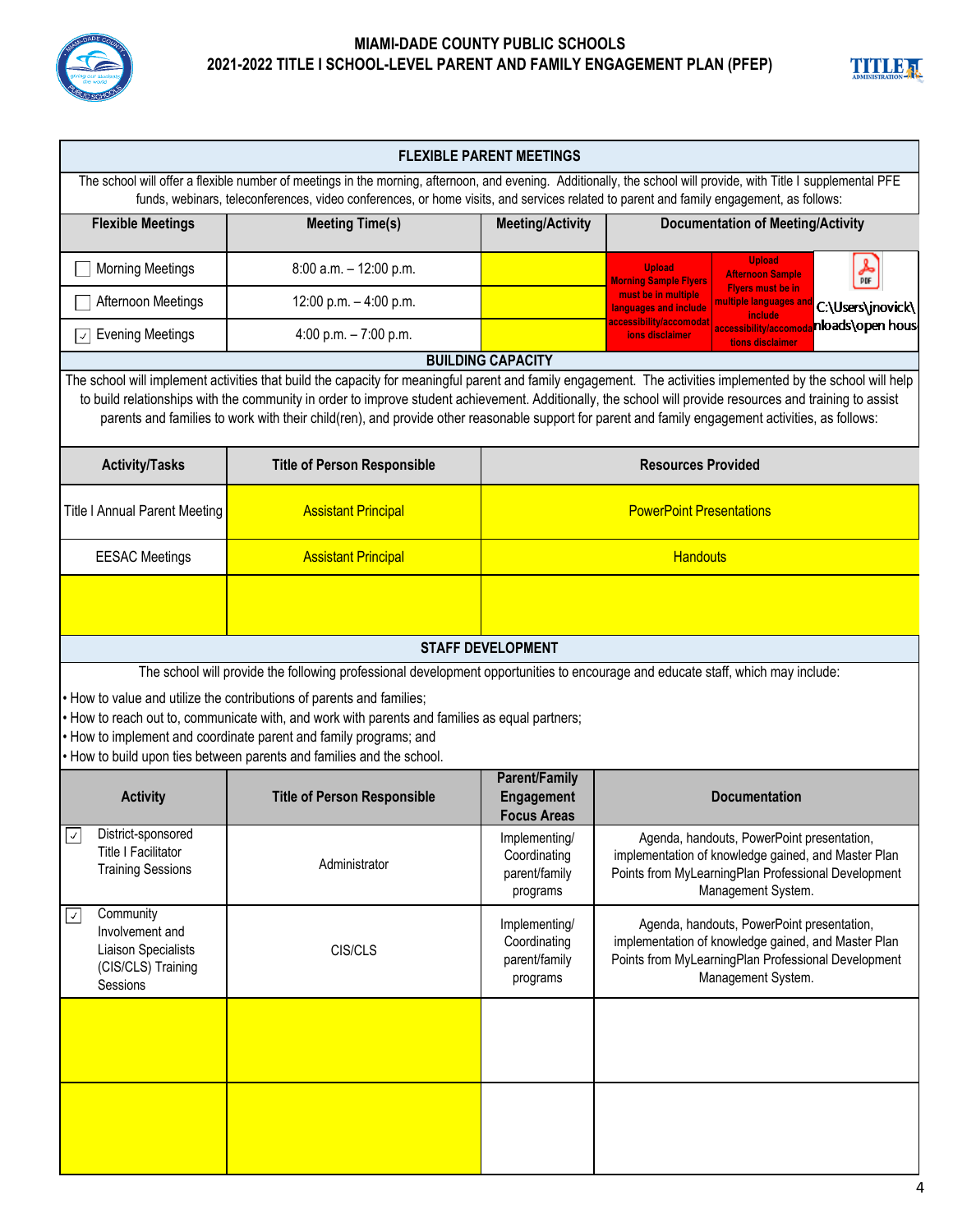



| <b>OTHER ACTIVITIES</b>                                                                                                                                                                                                                                                                                                                                                                                                                                                                                                                                                                                                                                                                                                                                                                                                          |                                                                                                                                                                                                                                                                            |           |                                                  |                                                          |                                            |                                                              |
|----------------------------------------------------------------------------------------------------------------------------------------------------------------------------------------------------------------------------------------------------------------------------------------------------------------------------------------------------------------------------------------------------------------------------------------------------------------------------------------------------------------------------------------------------------------------------------------------------------------------------------------------------------------------------------------------------------------------------------------------------------------------------------------------------------------------------------|----------------------------------------------------------------------------------------------------------------------------------------------------------------------------------------------------------------------------------------------------------------------------|-----------|--------------------------------------------------|----------------------------------------------------------|--------------------------------------------|--------------------------------------------------------------|
| The school will conduct other activities/events/meetings to encourage and support parents and families in more meaningful engagement in the education of<br>their child(ren), as follows:                                                                                                                                                                                                                                                                                                                                                                                                                                                                                                                                                                                                                                        |                                                                                                                                                                                                                                                                            |           |                                                  |                                                          |                                            |                                                              |
| <b>Content and Type of</b><br><b>Activity</b>                                                                                                                                                                                                                                                                                                                                                                                                                                                                                                                                                                                                                                                                                                                                                                                    | <b>Title of Person Responsible</b>                                                                                                                                                                                                                                         |           | Parent & Family Engagement Focus<br><b>Areas</b> |                                                          | <b>Evidence of Effectiveness</b>           |                                                              |
| <b>Special Events for Families</b>                                                                                                                                                                                                                                                                                                                                                                                                                                                                                                                                                                                                                                                                                                                                                                                               | Principal                                                                                                                                                                                                                                                                  |           | Curriculum                                       |                                                          | <b>Attendance Records</b>                  |                                                              |
| <b>EESAC Meetings</b>                                                                                                                                                                                                                                                                                                                                                                                                                                                                                                                                                                                                                                                                                                                                                                                                            | <b>Assistant Principal</b>                                                                                                                                                                                                                                                 |           | <b>Data Driven Instruction</b>                   |                                                          | <b>Attendance Records</b>                  |                                                              |
|                                                                                                                                                                                                                                                                                                                                                                                                                                                                                                                                                                                                                                                                                                                                                                                                                                  |                                                                                                                                                                                                                                                                            |           | <b>ACCESSIBILITY</b>                             |                                                          |                                            |                                                              |
| The school will provide full opportunities for participation in parent and family engagement activities for all parents and family members. Additionally, the<br>school will share information related to school and parent and family programs, meetings, school reports, and other activities in an understandable, uniform<br>format, and in languages that the parents and families understand as well as provide accessibility accommodations for parents and family members with<br>special needs, as follows:                                                                                                                                                                                                                                                                                                             |                                                                                                                                                                                                                                                                            |           |                                                  |                                                          |                                            |                                                              |
| <b>Accessibility</b><br><b>Focus Areas</b>                                                                                                                                                                                                                                                                                                                                                                                                                                                                                                                                                                                                                                                                                                                                                                                       | <b>Accommodations</b>                                                                                                                                                                                                                                                      |           | <b>Title of Person Responsible</b>               |                                                          | <b>Evidence of Effectiveness</b>           |                                                              |
| Language                                                                                                                                                                                                                                                                                                                                                                                                                                                                                                                                                                                                                                                                                                                                                                                                                         | <b>Translated Materials</b>                                                                                                                                                                                                                                                | Principal |                                                  | Multi-language Materials/Flyers/Handouts with disclaimer |                                            |                                                              |
| Parents with Special<br>Needs                                                                                                                                                                                                                                                                                                                                                                                                                                                                                                                                                                                                                                                                                                                                                                                                    | <b>Wheelchair Ramp</b>                                                                                                                                                                                                                                                     | Principal |                                                  | <b>Photos</b>                                            |                                            |                                                              |
|                                                                                                                                                                                                                                                                                                                                                                                                                                                                                                                                                                                                                                                                                                                                                                                                                                  |                                                                                                                                                                                                                                                                            |           | <b>COMMUNICATION</b>                             |                                                          |                                            |                                                              |
| The school will provide timely information about the Title I Schoolwide Program, explanation about the curriculum at the school, the forms of assessment used to<br>measure student progress, the achievement levels students are expected to obtain, identify students who are at risk of not meeting state standards on<br>performance standards assessments and provide parents with information regarding their child(ren)'s attendance. If requested by parents, the school will provide<br>opportunities for regular meetings in order to formulate suggestions and to participate, as appropriate, in decision-making related to the education of their<br>child(ren). Additionally, the schools will submit parent and family's comments if the schoolwide plan is not satisfactory to parents and families, as follows: |                                                                                                                                                                                                                                                                            |           |                                                  |                                                          |                                            |                                                              |
| <b>Communication Focus</b><br>Areas                                                                                                                                                                                                                                                                                                                                                                                                                                                                                                                                                                                                                                                                                                                                                                                              | <b>Content and Type of Activity</b>                                                                                                                                                                                                                                        |           | <b>Title of Person Responsible</b>               |                                                          | <b>Evidence of</b><br><b>Effectiveness</b> |                                                              |
| Title I                                                                                                                                                                                                                                                                                                                                                                                                                                                                                                                                                                                                                                                                                                                                                                                                                          | Parent Correspondence                                                                                                                                                                                                                                                      |           |                                                  | <b>Assistant Principal</b>                               |                                            | 斋<br>C:\Users\jnovick\<br> wnloads\Title 1 let               |
| Curriculum                                                                                                                                                                                                                                                                                                                                                                                                                                                                                                                                                                                                                                                                                                                                                                                                                       | Meetings/Workshops/Events/Parent Correspondence                                                                                                                                                                                                                            |           |                                                  | Principal                                                |                                            | $\frac{1}{\pi}$<br>C:\Users\jnovick\<br>loads\PRT-A-REC      |
| Assessment/<br><b>Achievement Levels</b>                                                                                                                                                                                                                                                                                                                                                                                                                                                                                                                                                                                                                                                                                                                                                                                         | Parent Correspondence and Documentation of Additional Educational<br>Assistance to students identified as not meeting State Standards Click<br>here for more information: https://arda.dadeschools.net/#!/fullWidth/3937<br>https://arda.dadeschools.net/#!/fullWidth/3937 |           |                                                  | Principal                                                |                                            | w<br>C:\Users\jnovick\<br>Downloads\K-1<br>Parent Letter for |
| <b>Parent Concerns</b>                                                                                                                                                                                                                                                                                                                                                                                                                                                                                                                                                                                                                                                                                                                                                                                                           | Official Title I Parent and Family Engagement Survey                                                                                                                                                                                                                       |           |                                                  | <b>CIS/CLS</b>                                           |                                            | 人所<br>C:\Users\jnovick\<br><b> loads\PRT-A-REC </b>          |